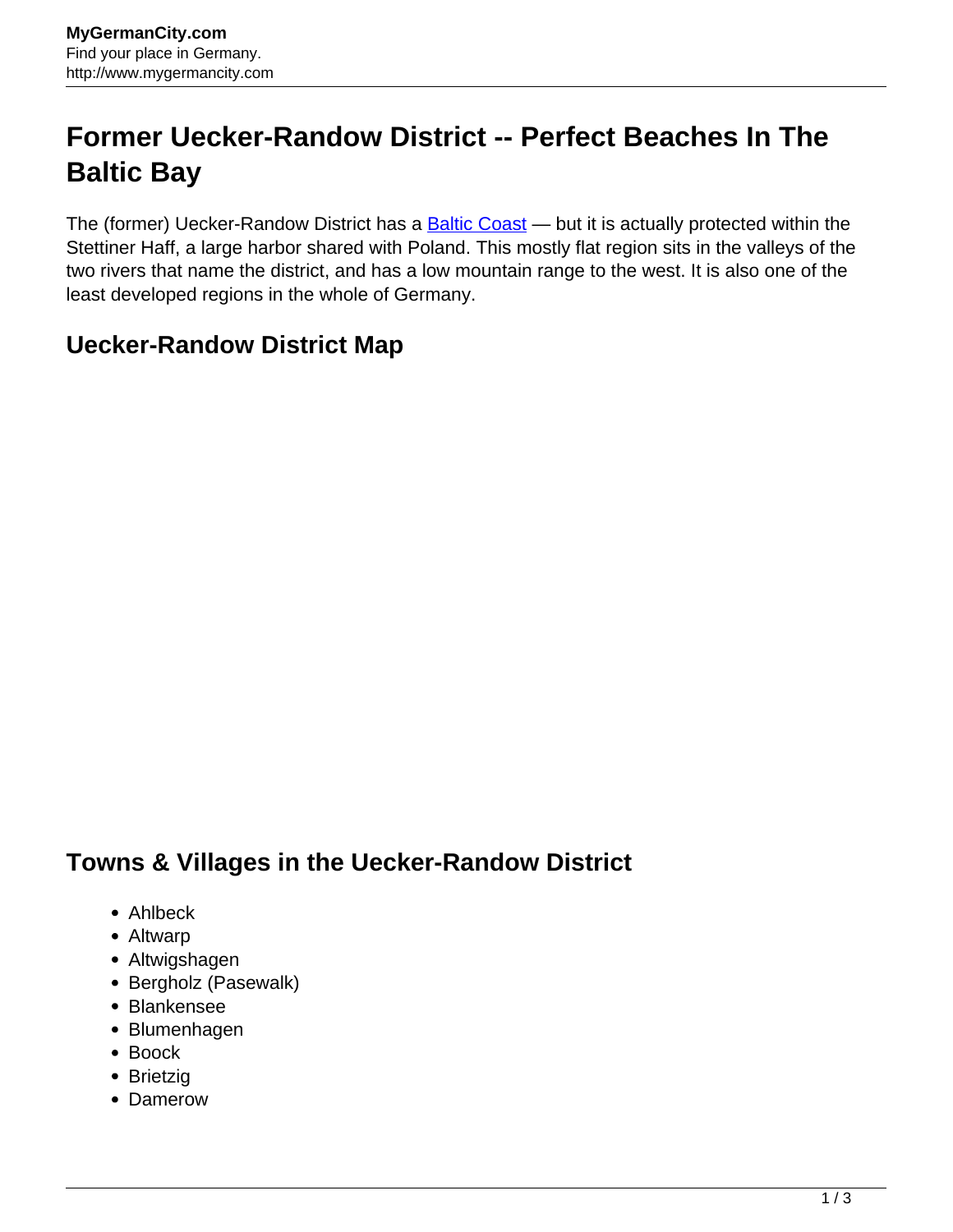## **MyGermanCity.com** Find your place in Germany. http://www.mygermancity.com

- Eggesin
- Fahrenwalde
- Ferdinandshof
- Glasow
- Grambin
- Grambow (Pasewalk)
- Groß Luckow
- Hammer
- Heinrichsruh
- Heinrichswalde
- Hintersee
- Jatznick
- Klein Luckow
- Koblentz
- Krackow
- Krugsdorf
- Leopoldshagen
- Liepgarten
- Löcknitz
- Lübs (Torgelow)
- Luckow (Torgelow)
- Meiersberg
- Mönkebude
- Nadrensee
- Nieden
- Papendorf (Pasew.)
- [Pasewalk](http://www.mygermancity.com/pasewalk)
- Penkun
- Plöwen
- Polzow
- Ramin
- Rollwitz
- Rossow (Pasewalk)
- Rothemühl
- Rothenklempenow
- Schönwalde
- [Strasburg \(Uckermark\)](http://www.mygermancity.com/strasburg-uckermark)
- Torgelow-Holländerei
- [Torgelow](http://www.mygermancity.com/torgelow)
- [Ueckermünde](http://www.mygermancity.com/ueckermuende)